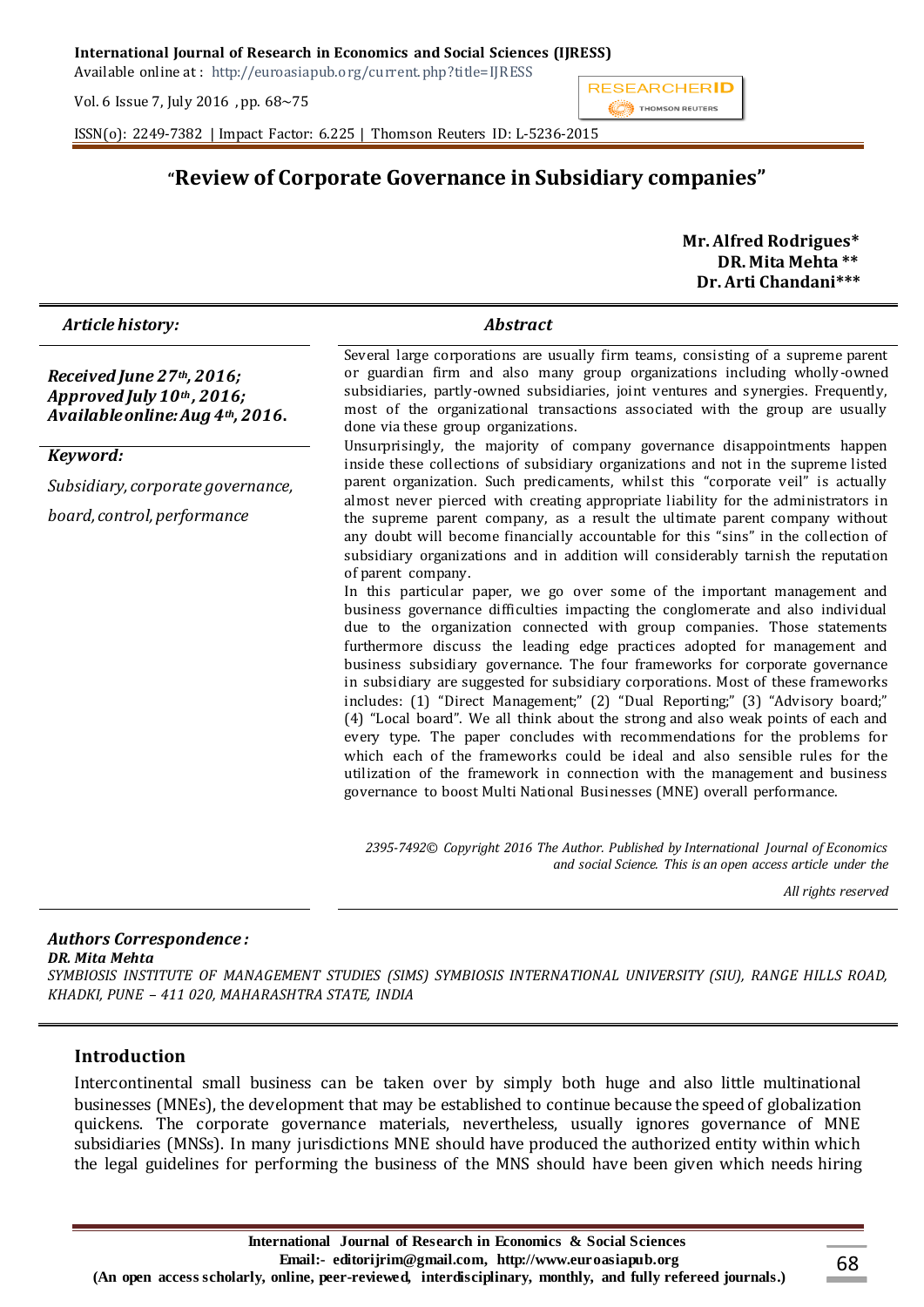#### **International Journal of Research in Economics and Social Sciences (IJRESS)** Vol. 6 Issue 7, July 2016 ISSN(o): 2249-7382 | Impact Factor: 6.225

native company directors. The forums of company directors within these kinds of subsidiaries have played the token role, gratifying simply your statutory tasks necessary beneath host country's authorized technique. They often times enjoy zero actual role in the governance of the subsidiary. This condition will be changing after seeing that MNEs have acknowledged the fact that addition of new panels (Subsidiary Boards) can easily, in a few situations, put benefit for the subsidiaries (Gillies and Dickinson, 1999). The subsidiary group companies which might be reasonably immaterial with regard to expense as well as profits share may possibly pose important risk towards overall group because of a not enough appropriate methods, operations as well as oversight. SB helps in mitigating such risks by giving real-world examples of such down sides faced in numerous organization groups along with the suggestions regarding how to overcome occurrence of such risks by providing insights on the operations in different industries as well as nations around the world with various rules, executed through high degree of management control. Each of our purpose in this paper is always to supply a theoretical explanation and several research propositions regarding situations below which SBs can easily put benefit for the governance of the subsidiary.

**"**The larger the component is, the more attention you pay to those subsidiaries. The more insignificant they are, the less attention you pay to them, and that's where the problem comes…. It could be small, but there is a lot of risk taking…. A good example is Barings Bank. It was not a significant operation, but it became a significant contributor to risk taking.**"** Head of Audit, Big four accounting firm

Many company and organizations merely pay any attention to the governance of their subsidiary organizations until occurrence of a scandal or malfunction.

**"**Bhopal was a big wake up call to the major chemicals companies to pay more attention to subsidiaries**"**  Finance Director, Multinational Chemicals Company

To significantly lower the risk of governance downfalls throughout group companies triggering considerable monetary and reputational harm to the full group, a new aggressive method for governance of group companies is required.

Some situations suggest that we are possibly be entering a new time regarding corporate governance through which legal courts are definitely more prepared to surpass the actual independent subsidiary company and to hold parent firms responsible for neglectfulness in executing responsibilities regarding subsidiaries. Factors which may be pertinent inside figuring out no matter whether any parent firm owes any responsibility regarding proper care for subsidiary execute are as follows:

- Ownership title as well as management of the subsidiary (for illustration, if the subsidiary is usually completely owned or perhaps not);
- the amount of management exercised by the parent company in the event of the probable liability situation;
- Presumptions of duty of the parent company in the situation offering surge to help probable liability;
- open public representations of the parent child relationship;
- appointment of the people responsible for your subsidiary's activities by the parent company;
- adoption of procedures from the parent company by subsidiary company.

In this paper, we will recommend a four framework for subsidiary governance which include (1) Direct Control; (2) Dual Reporting; (3) Advisory Board; and (4) Local Board which can be used to guide the management and board of the parent company to effectively govern the subsidiary companies through measures and approaches which needs to be adopted for the governance of the group.

**\*\*\*SYMBIOSIS INSTITUTE OF MANAGEMENT STUDIES (SIMS) SYMBIOSIS INTERNATIONAL UNIVERSITY (SIU), RANGE HILLS ROAD, KHADKI, PUNE – 411 020, MAHARASHTRA STATE, INDIA**

**<sup>\*</sup>SYMBIOSIS INSTITUTE OF MANAGEMENT STUDIES (SIMS) SYMBIOSIS INTERNATIONAL UNIVERSITY (SIU), RANGE HILLS ROAD, KHADKI, PUNE – 411 020, MAHARASHTRA STATE, INDIA**

**<sup>\*\*</sup>SYMBIOSIS INSTITUTE OF MANAGEMENT STUDIES (SIMS) SYMBIOSIS INTERNATIONAL UNIVERSITY (SIU), RANGE HILLS ROAD, KHADKI, PUNE – 411 020, MAHARASHTRA STATE, INDIA**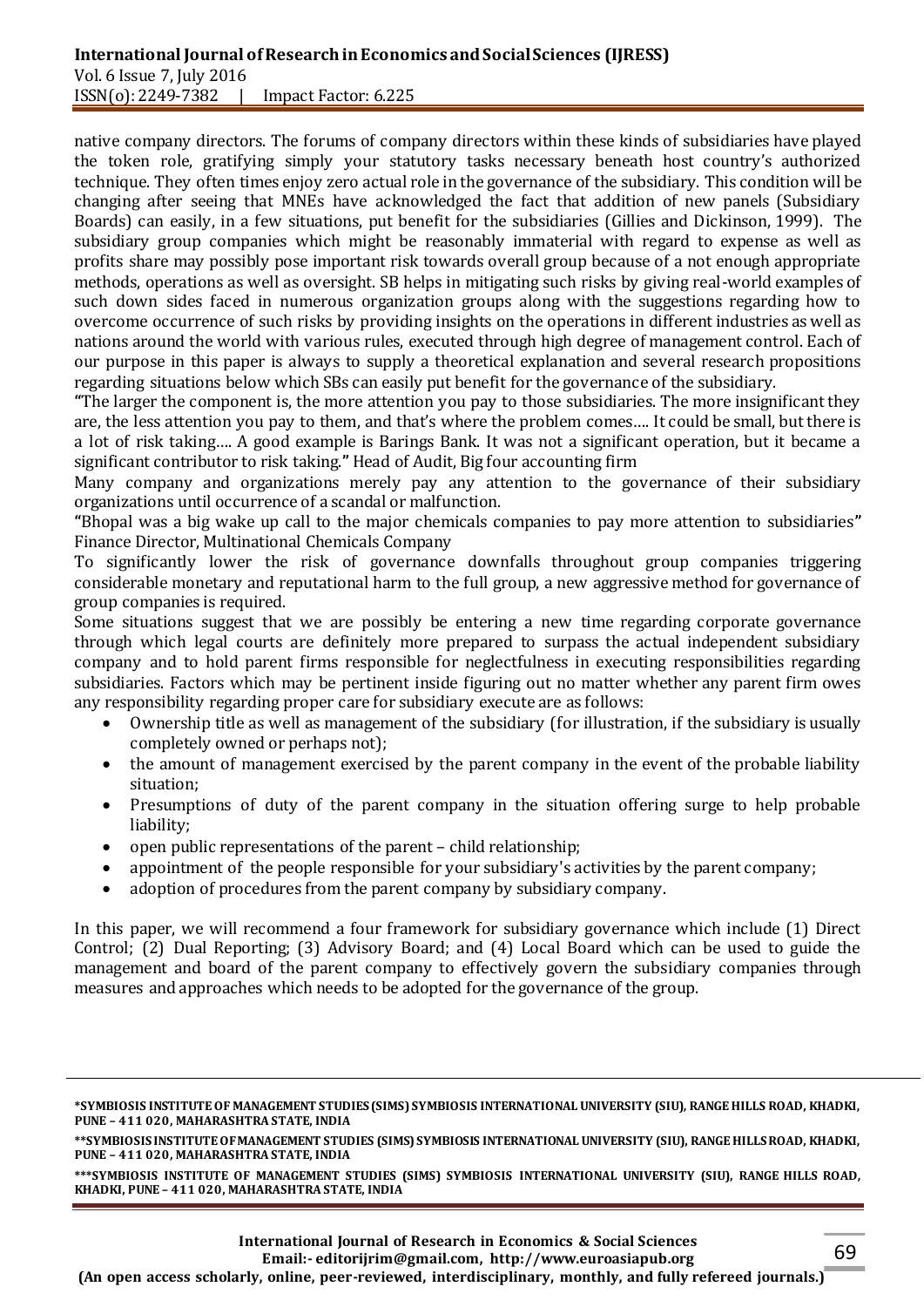### **International Journal of Research in Economics and Social Sciences (IJRESS)** Vol. 6 Issue 7, July 2016 ISSN(o): 2249-7382 | Impact Factor: 6.225

#### **Governance models for Subsidiary Governance**

We now provide this paper about management and business governance as well as worldwide business strategy with each other in order to advocate several doable versions for subsidiary governance. This several governance frameworks most of us suggest for associate organizations are generally: "(1) Direct Management, (2) Dual Reporting, (3) Advisory Mother board as well as (4) Local board". Every single model features the advantages and disadvantages with regards to native subsidiaries.



**Figure: 1 Model 1 – Direct Control**

With framework 1, the subsidiary's management and business governance characteristics are usually carried out just by the parent firm as shown in above Figure 1. The subsidiary's legitimate board, comprised fully of native managers, is often a complying board with no elegant responsibilities exterior to what required underneath regulation.

The main advantage with this model tend to be that the parent business provides strong control in the associate companies that can accomplish world-wide efficiencies through greater integration of business functions along with apparent and traceable reporting structure for the local Boss.

The major disadvantage usually are that the parent firm may not effectively fully grasp a nearby market place when coming up with key choices, control of the group companies could possibly be fragmented across many supervisors resulting into lesser amount of efficiency in management. Delays in decision doing could also take place on account of continuously referring towards parent's management for every task of business activities.



**Figure: 2 Model 2 – Dual Reporting**

Throughout Model 2, the particular subsidiary's management and business governance is divided in between subsidiary board and parent company. Consequently, the local subsidiary Boss incorporates a double exposure line for the local board and generally for the parent management framework. The local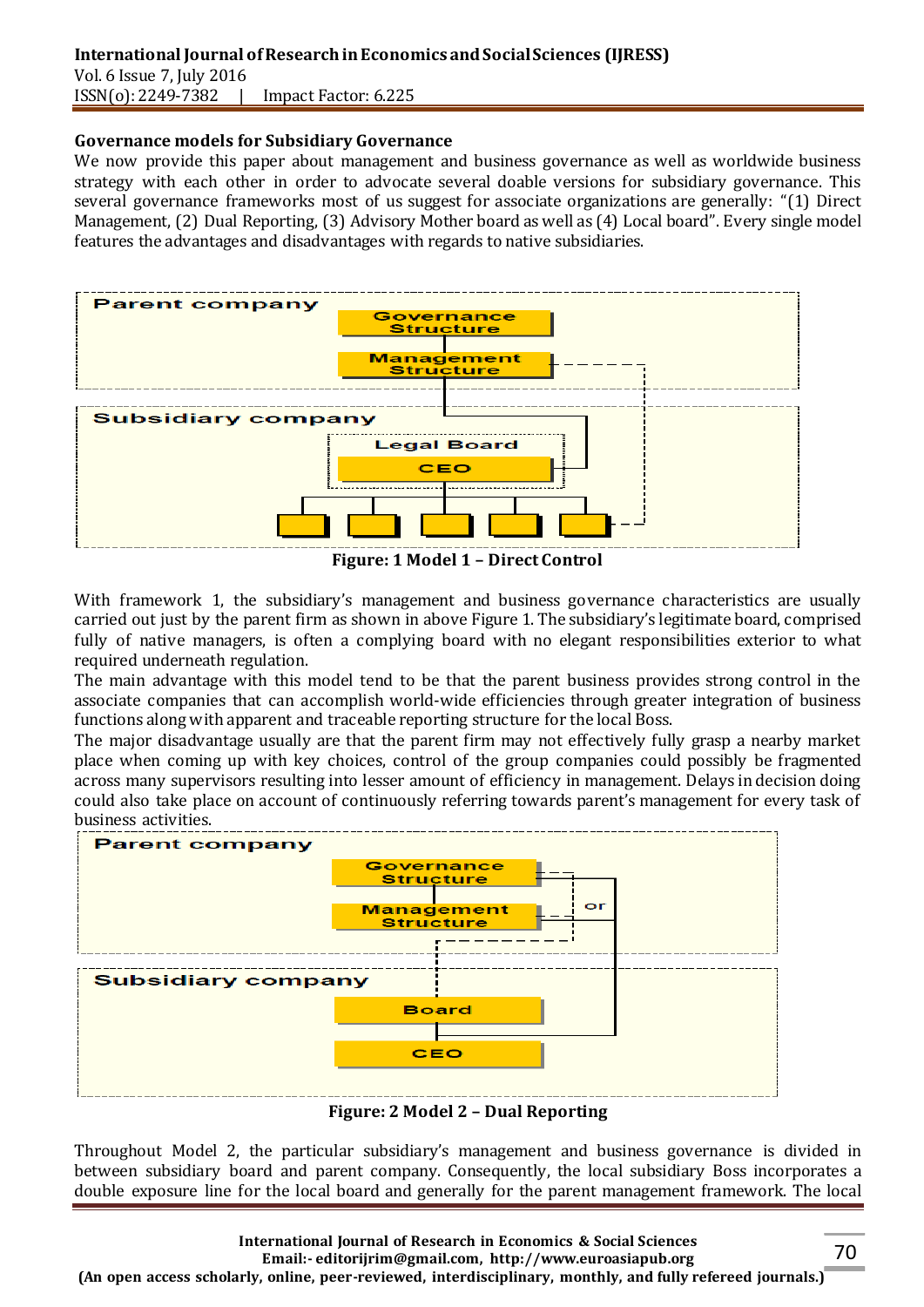#### **International Journal of Research in Economics and Social Sciences (IJRESS)** Vol. 6 Issue 7, July 2016 ISSN(o): 2249-7382 | Impact Factor: 6.225

board can be officially constituted in host country with board directors containing the resulting tasks as per the host country's legal system. The local board's roles are dependent on the parent company's prerequisites and delegations.

This real strength of the model usually is dependent on clear governance demarcation relating to the assignments with the parent company as well as the subsidiary. These people include things like:

(1) increased comprehension of the native market place and networking power when compared with zero local board.

(2) producing administration willpower through the subsidiary TOP DOG getting forced for regular basis reporting to board; and

(3) the presence of this board getting on the floor and in a position to present tips and suggestions directly to this TOP DOG.

On the list of major disadvantages associated with this model, a couple of are classified as, the potential for repetition and inefficiency of governance role by management carrying out governance work multiple times or even the parent company plus the subsidiary company accomplishing overlapping activities.

Further, the SB's contribution for governance could be disempowered by the parent company, which may likewise trigger dissatisfaction among company directors of subsidiary companies. There is possibly the likelihood associated with uncertainness for local TOP DOG as to credit reporting traces; plus the parent company administrators and/or company directors may become shadow company directors on the subsidiary thereby suppressing the powers of local CEO (and so develop the very same total legal tasks since the SB directors).



**Figure: 3 Model 3 – Advisory Board**

Any governance designs from time to time observe changes made in Subsidiary Board to generate a great advisory board. This advisory board has local members those who are not basically listed as directors, but will be presented specific functions in addition to obligations which reflect some of the functions pertaining to duties of formal boards.

Within Model 3 as shown in Figure 3, this subsidiary's management and business governance can be taken on only through the parent corporation's administration and is commonly complying with the requirements of the local legal bodies as noticed beneath Modal 1. The particular subsidiary TOP DOG answers to the management of parent company. This specific ends up with the fact that the parent company one on one manages the subsidiary's actions devoid of the existence an "active" SB.

The advisory aboard doesn't have any decision-making strength (unless specifically delegated because of the parent corporation). The advisory aboard will be allocated certain facets of governance tasks plus it then counsels this TOP DOG appropriately.

Since the advisory board simply provides guidance to the CEO of subsidiary, the CEO will be under simply no obligation to take their help or guidance. On the other hand, if the CEO consistently operates against the guidance with the advisory aboard, then the aboard could well be most likely updated or canceled.

Your major advantage connected with Model 3 are usually: the actual parent's convenience of strong control on the subsidiary; the actual subsidiary's chance to utilize the advisory board's understanding of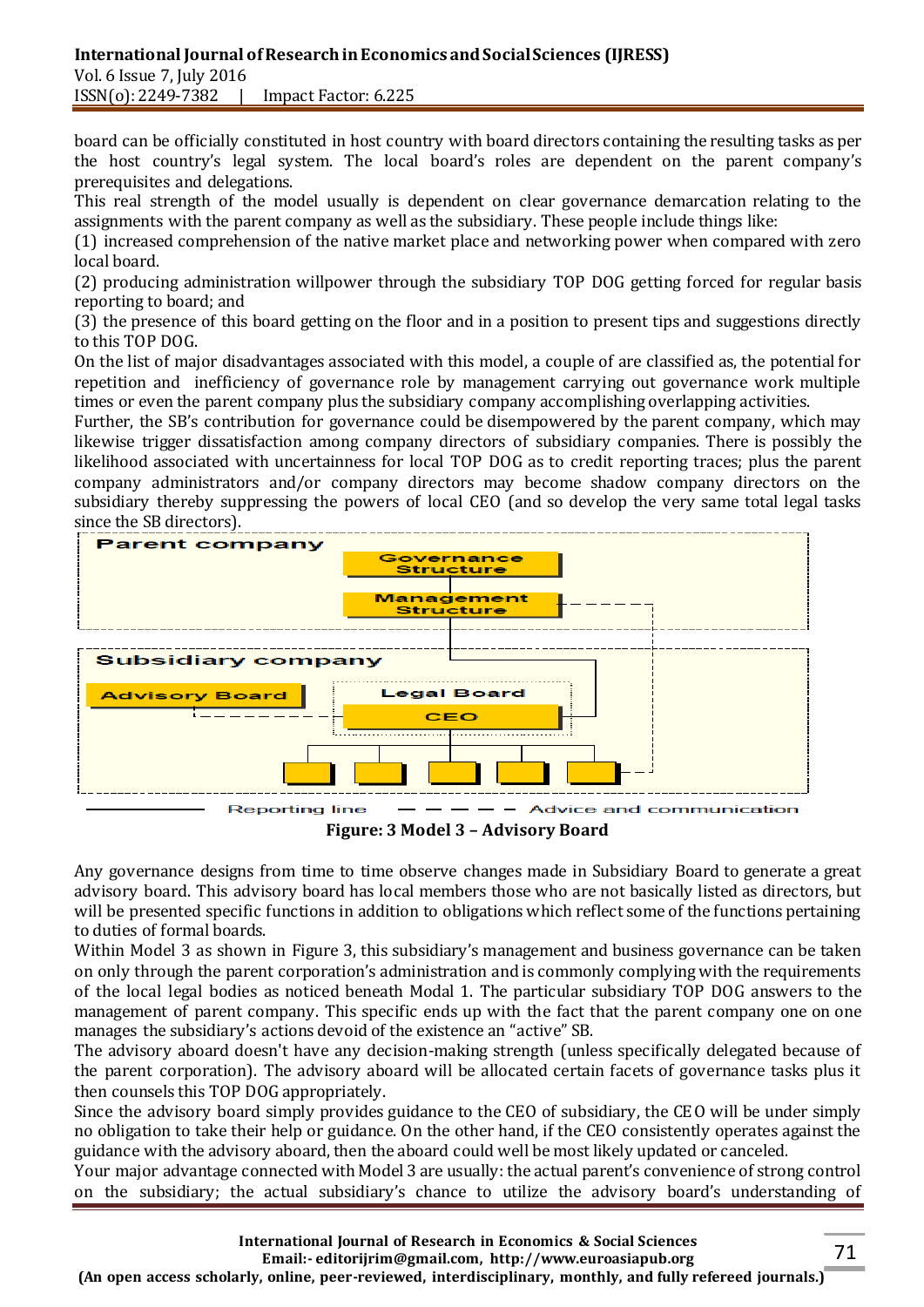connections within the local market; to be able to define obvious reporting outlines for the local CEO; in addition to advisory board owners are not subject to the duties of directors along with linked dangers, provided they do not represent "shadow" owners.

On the other hand, there are varieties regarding weaknesses with Model 3 described as follows.

- the particular parent or guardian may not adequately recognize the local marketplace when making critical decisions;
- the particular risk of geographic seclusion, time sector variances, ethnic variances and also local marketplace circumstances to be able to inhibit proper supervising and also delivering subsequent feedback towards the subsidiary;
- additional expense associated with the retention of advisory aboard.



**Figure: 4 Model 4 – Local Board**

The Model 4 as shown in Figure 4 recognizes the particular subsidiary's management and business governance undertaken entirely with a local board. That SB will be lawfully constituted and also owners contain the ensuing appropriate responsibilities. The actual SB has entire control on the subsidiary and also functions all board roles.

Under this kind of model the parent corporation's purpose in subsidiary corporate governance is solely restricted to that of a shareholder. The shareholder/parent company appoints the SB (consistent with its constitution) and might involve some staff members within the SB. The SB after that offers whole autonomy with regard to overseeing this subsidiary's activities and holds accountable for the performance of the subsidiary.

A local board is usually required to assert powerful management around subsidiary management; tight regulations are used by management of parent company over the local board; and also this type of model usually pertain to the organizations that have a multi-domestic strategies.

There are numerous advantages associated with this Model several which includes,

- The lucid understanding of governance functions as the local board usually has clear understanding of local know-hows.
- Bare minimum period and resource investment are needed for the parent company if the subsidiary is performing highly and the subsidiary has the ability to adjust to the local environment.

Your key disadvantages connected with this model are as follows,

- the overseas-based parent directors participating in local board meetings;
- the actual parent firm don't even have primary control on the company;
- plus the parent who features minor knowledge of the local environment participates in subsidiary decision making.

# **Common Governance Problems In Groups**

Business governance difficulties within groups typically happen exactly when you will find unrecognized or unnecessarily fixed conflicts between parent and associate organizations inside the group. The conflicts can easily reveal in many paths, like: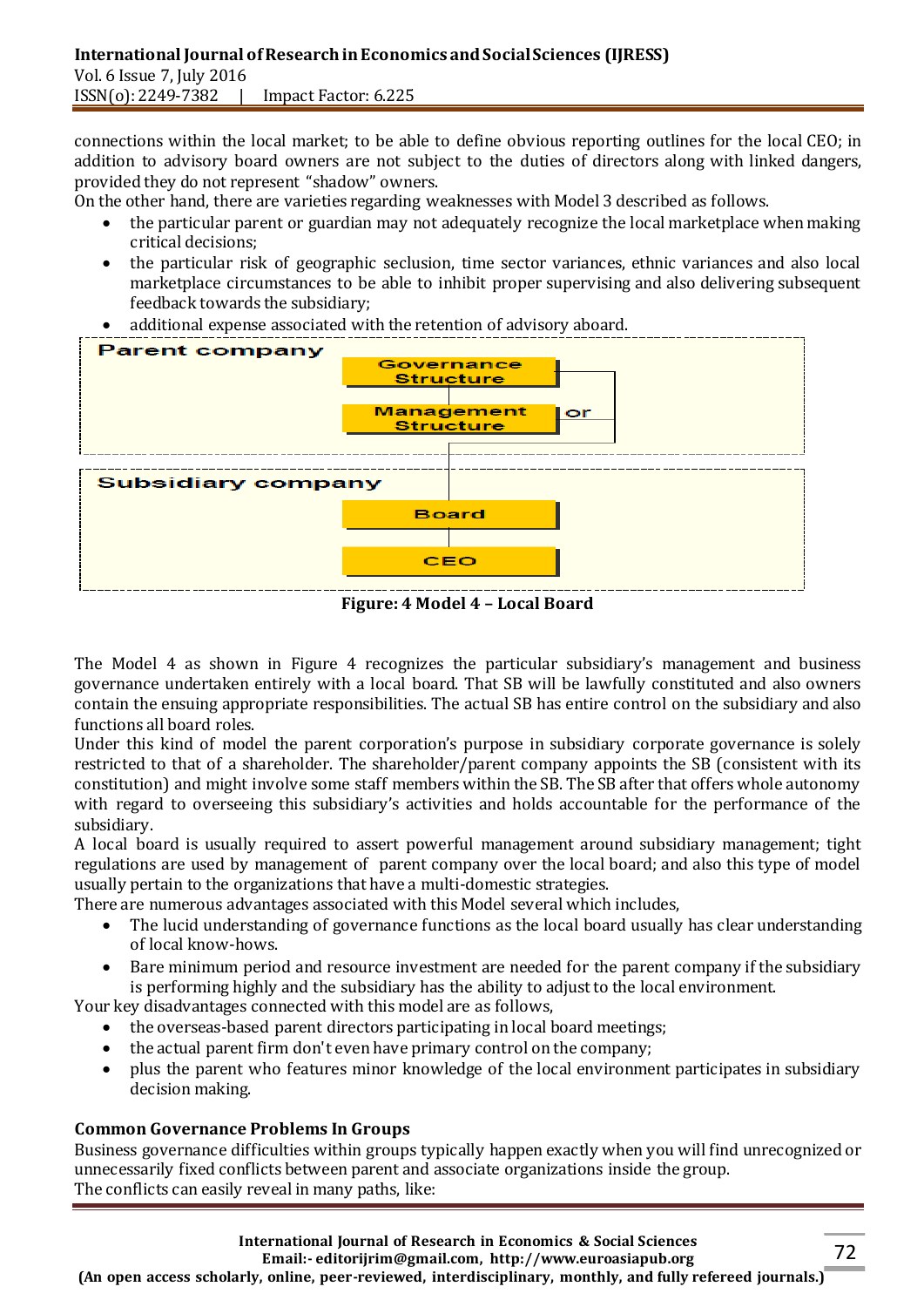**Regulatory situations:** Under Legal guidelines within the jurisdictions where the parent and the associate entities are domiciled, the incompatibilities are bound to occur in terms of variances within the specifications connected with data protection, variances in disclosure requirements and different thought patterns for dividend remittance.

**Business oriented as well as managerial conflicts:** These kinds of conflicts usually are pervasive as well as arise within a lot of guises. Some situations we have stumbled upon consist of:

- **New product Introduction** a product which usually any parent company desires to kick off but it is certainly not viewed to be in the eye of the associate company.
- Basic safety restrictions along with approvals i.e. parent corporation resistant to disclose thorough product formulations to the group entities.
- **Transfer Pricing** -- parent corporation resistant to disclose the fact about the grounds at which the expenses are being charged on the group entities.
- **Sarbanes-Oxley "sign off"** -- parent corporation resistant to disclose the grounds of "management charges" assigned to the group entities.
- Conflict over director appointments with the entire subsidiary's nominating panel.
- Turmoil caused due to remuneration of senior management of parent company with subsidiary's remuneration committee.
- Parent company trying to elicit top secret data from the executives of the subsidiary companies.
- Clashes due to difference in opinion of two subsidiaries e.g. factory closures and other logistics decisions.
- Clashes due to the organizational and desperate cultures of parent company and its subsidiary.

These "corporate" conflicts therefore produce conflicts for many who usually are accountable regarding governance along with management within the organizational hierarchy.

## **Leading-Edge Practices in Subsidiary Governance**

# **1. Identification of the company's full portfolio of subsidiaries**

This may be a remarkably challenging task—especially for any firm having more than 500 subsidiaries —but is usually a needed and crucial early part of the entire procedure for increasing subsidiary governance.

# **2. Duty of Subsidiary board directors**

The subsidiary administrators are obligated to pay a fiduciary responsibility to act in the best interests of the subsidiary. Although nomination judgements tend to be created by the parent company, and the administrators of the associate companies could possibly be officials and staff members of the parent company, the majority of the complex governance problems come up when the best interests of subsidiary diverge from interest of parent company - for e.g., the subsidiary's stakeholders incorporate not just the actual parent companies shareholder but also collectors along with minority holders in the case when the associate company isn't completely owned by the parent company. The likes and dislikes of the subsidiary's collectors or even minority holders should be regarded in the situation when important choices are to be made in relation to intercorporate transfer pricing plans or even while in the event when the associate corporations faces economic problems.

In such circumstances, officials and also owners of associate company need to take care to ensure that that they clearly delineate and also distinct the tasks and also obligations according of the subsidiary along with the parent company.

### **3. Achieving parent company's strategic objectives while maintaining the subsidiary's independence and autonomy.**

A fine stability must accomplish strategic and also detailed integration between parent company and its particular group companies, whilst allowing subsidiaries in order to retain an adequate amount of autonomy and also freedom. The optimal solution includes a procedure where the subsidiary's board approves the strategic programs, which then feed into your parent company's strategic program. The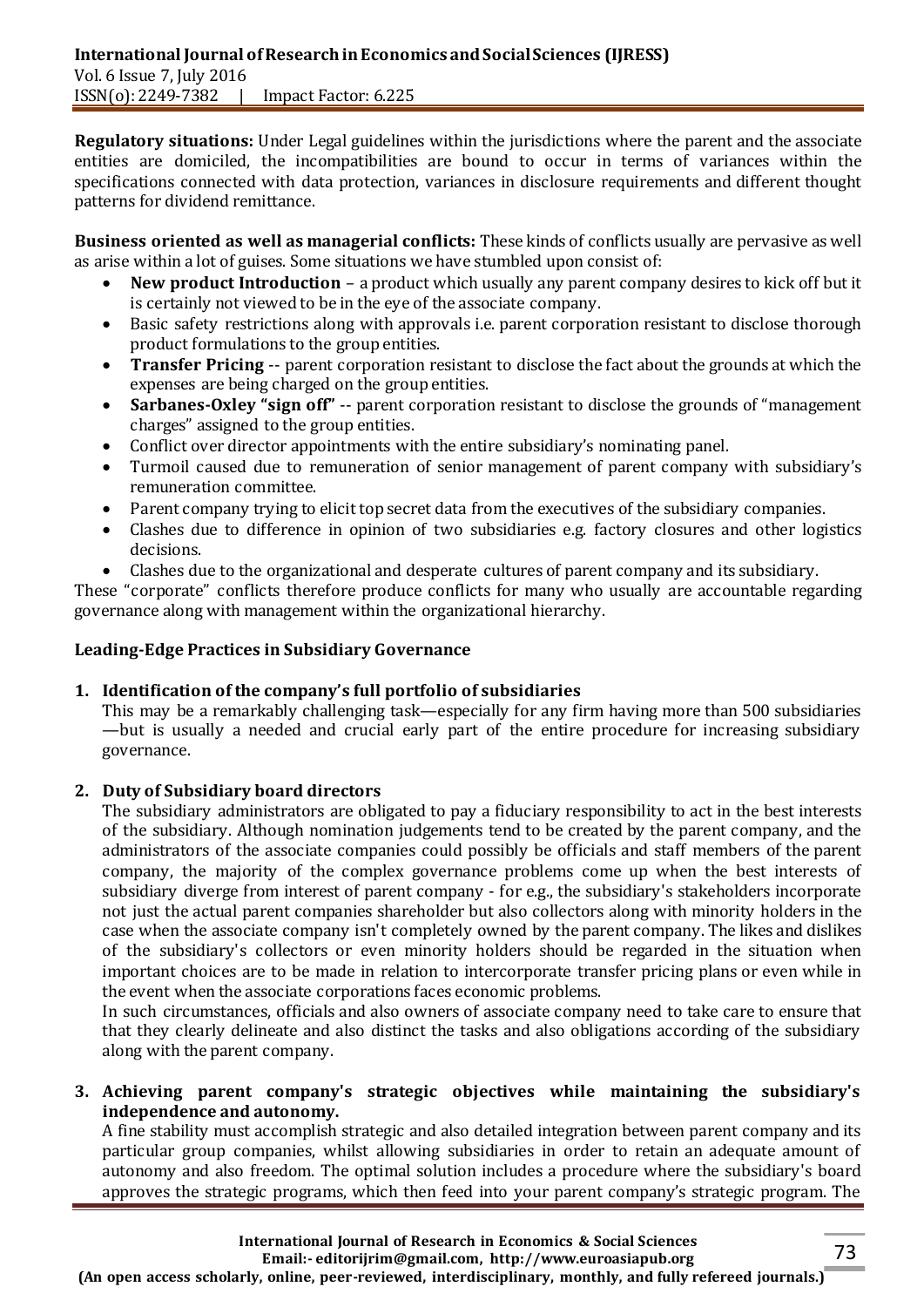staff members of parent company and also advisers of parent company may provide assistance towards various strategic options which can be adopted as an alternative, however the subsidiary board need to approve virtually any recommendation just before it can be implanted.

### **4. Various factors to be considered when creating new subsidiaries**

There should be compelling causes of developing a new subsidiary. Parent company corporations should think about utilizing some sort of prepared insurance plan and also endorsement process ruling the actual design regarding new subsidiaries, which includes authorization by way of a senior management of the parent company, wherever appropriate. Collection of legislation with regard to incorporation of a new subsidiary will probably be influenced through small business things to consider regulatory specifications and also tax perquisites things to consider.

### **5. Factors to be considered when nominating subsidiary directors**

While other company directors will exist on subsidiary boards when needed for legal reasons or maybe urged being a best process, almost all subsidiary boards comprise administration company directors who are older officials with the parent company or maybe yet another subsidiary. Recommendations regarding major subsidiary boards can sometimes include the subsequent:

- Consider creating some sort of framework along with procedure to distinguish needed skills, certification along with skills required involving subsidiary panel members.
- Contemplate recruiting directors of associate from different enterprise lines as well as geographic locations rather than employees on the revenue-generating functions in the associate company itself.
- Think about getting a majority of board people who will be tax-resident inside the legislation where the subsidiary is actually incorporated.
- **6. Extend of direction and oversight a parent corporation should exercise over its subsidiaries** The parent needs to evaluate along with put into action the suitable level of oversight it should exercise more than it is on its subsidiaries. These following difficulties ought to be deemed during consideration,
	- **Regional vs enterprise-wide corporate and business policies**: Despite the fact that enterprise-wide corporate and business guidelines implemented by the parent company are created to cater the corporate and business coherence as well as operational efficiency, they may require additional attention to legal risks. Subsidiaries must make sure that all the enterprise-wide policies are independently examined and also take into account the effects of involving enterprise-wide guidelines in the subsidiary before implementation. Subsidiaries must have this latitude for making modifications, while suitable; in order to cater their particular operational needs, as well as abide by a nearby jurisdiction's authorized guidelines. Almost all enactment needs to be completed by the subsidiary itself.
	- **Centralized versus decentralized compliance, regulatory filings and recordkeeping:** Inside large corporations, managing large quantum of subsidiaries can be a powerful concern. Parents need to appraise the need for centralized technique pertaining to compliance, regulatory filings and record-keeping. Some sort of centralized technique enables any parent firm to keep an eye on, examine and tackle developments and pitfalls from this enterprise-wide stage.
- **7. Subsidiary Corporate Governance has to progress right into a perceptible as well as measurable activity inside large corporations:** One of many issues involving applying a new governance composition that spreads throughout the corporation would be to not really build pointless bureaucracy. Oversight and management stands out as the success factors, regardless of governance process. The interior Review functionality might be a great way to make certain that the particular plans